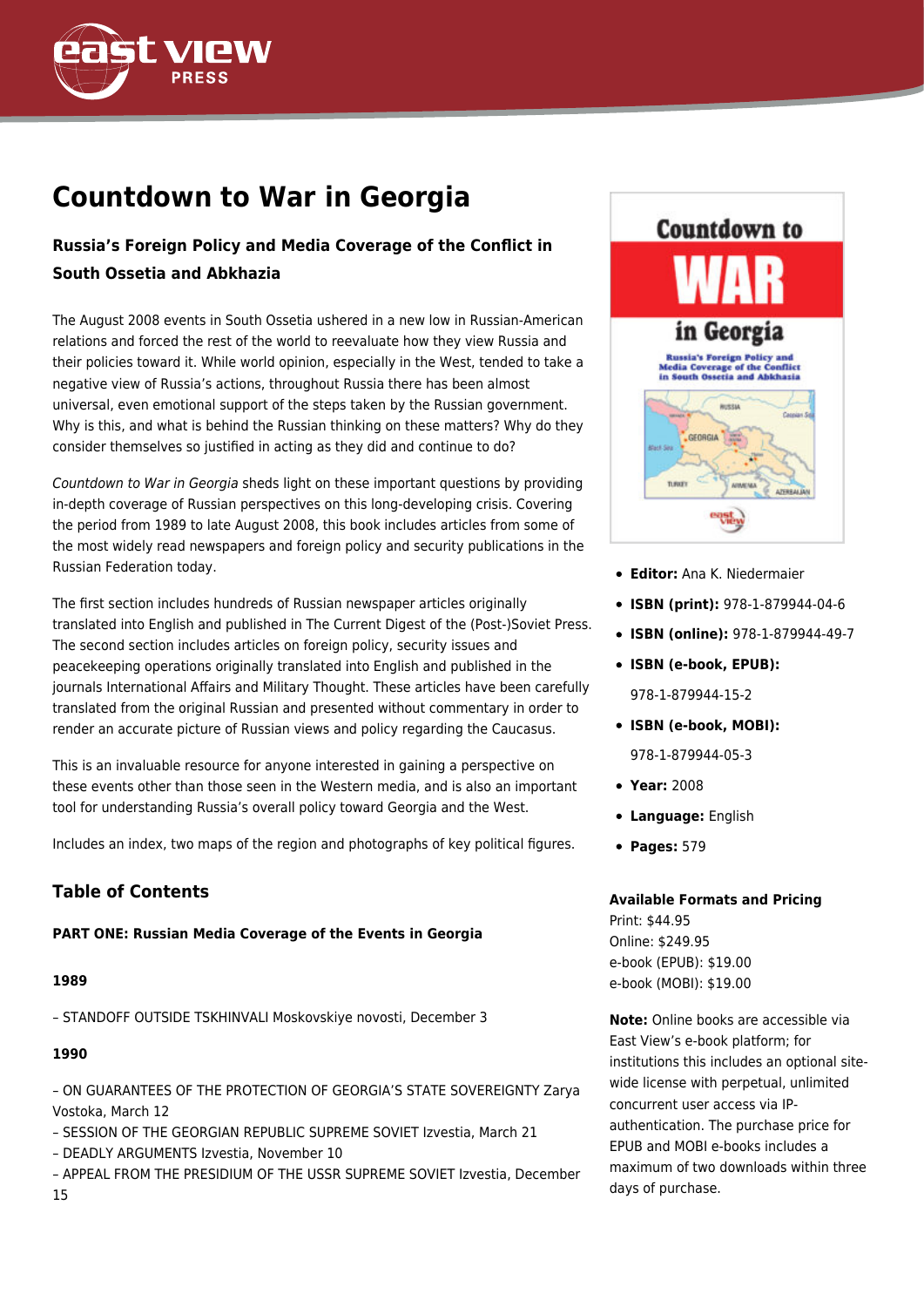– POLARIZATION OF FORCES IN GEORGIA Izvestia, January 2

– ON CERTAIN LEGISLATIVE ACTS ADOPTED IN DECEMBER 1990 IN THE GEORGIAN SSR Pravda and Izvestia, January 8

– PARLIAMENT REJECTS DECREE Izvestia, January 9

– FIRST STEP MUST BE TAKEN – ON EVENTS IN SOUTH OSSETIA Pravda, January 21

– AN AGREEMENT IS REACHED, AND SHOTS RING OUT AGAIN Pravda, January 23

– TSKHINVALI UNDER BLOCKADE Pravda, February 9

– ZVIAD GAMSAKHURDIA: 'I WILL CROSS THE KREMLIN'S THRESHOLD ONLY AS A

CITIZEN OF A FREE GEORGIA!' Komsomolskaya pravda, February 21

– THE OBJECTIVE IS TRANQUILLITY Pravda, March 25

– SOUTH OSSETIA: THE SITUATION IS AT THE BREAKING POINT Izvestia, December 9

#### **1992**

– TSKHINVAL'S PAIN Pravda, January 6

– SOUTH OSSETIA: 'NO COMPROMISES WITH GEORGIA' Nezavisimaya gazeta, April 10

– GEORGIAN-OSSETIAN CEASE-FIRE PROTOCOL SIGNED Izvestia, June 11

– GEORGIA AND SOUTH OSSETIA: THE PEOPLES ARE PAYING IN BLOOD FOR THE POLITICIANS' MISTAKES Izvestia, June 12

– THE RUSSIAN PARLIAMENT MAY CONSIDER THE QUESTION OF THE ANNEXATION OF SOUTH OSSETIA BY RUSSIA Izvestia, June 15

– WAR IS COMING FROM THE SOUTH Moskovskiye novosti, June 21

– YELTSIN AND SHEVARDNADZE REACH AGREEMENT ON A CEASE-FIRE IN SOUTH OSSETIA Nezavisimaya gazeta, June 26

– TOREZ KULUMBEGOV Moskovskiye novosti, June 28

– ABKHAZIA: NEXT IN LINE AFTER SOUTH OSSETIA? Moskovskiye novosti, July 5

– RUSSIAN PARATROOPERS ENTER SOUTH OSSETIA Izvestia July 14

#### **1993**

– POLITICAL EXTREMISM IS BEING PAID FOR IN BLOOD Izvestia, September 18

#### **1994**

– PEACE SUPPORTED BY BAYONETS CANNOT LAST FOREVER Izvestia, January 19

– ABKHAZIA AND SOUTH OSSETIA FEAR THE CONSEQUENCES OF THE RUSSIAN-GEORGIAN TREATY Sevodnya, February 5

– 'RUSSIA ALREADY HAS LAMENTABLE EXPERIENCE' Nezavisimaya gazeta, February 5

– RUSSIA SIGNS A FRIENDSHIP TREATY WITH GEORGIA Megapolis-Express, February 9

– TWO OFFICERS FROM RUSSIAN PEACEKEEPING FORCES KILLED IN ABKHAZIA Nezavisimaya gazeta, September 15

# **1995**

– GEORGIAN-ABKHAZ TALKS IN MOSCOW: WAY OUT OF IMPASSE LIES THROUGH MOSCOW Kommersant-Daily, August 31

#### **1996**

– GEORGIA'S FOREIGN POLICY: IDEALS AND INTERESTS Nezavisimaya gazeta, January 4

– ABKHAZIA INSISTS ON EQUALITY WITH GEORGIA Sevodnya, February 21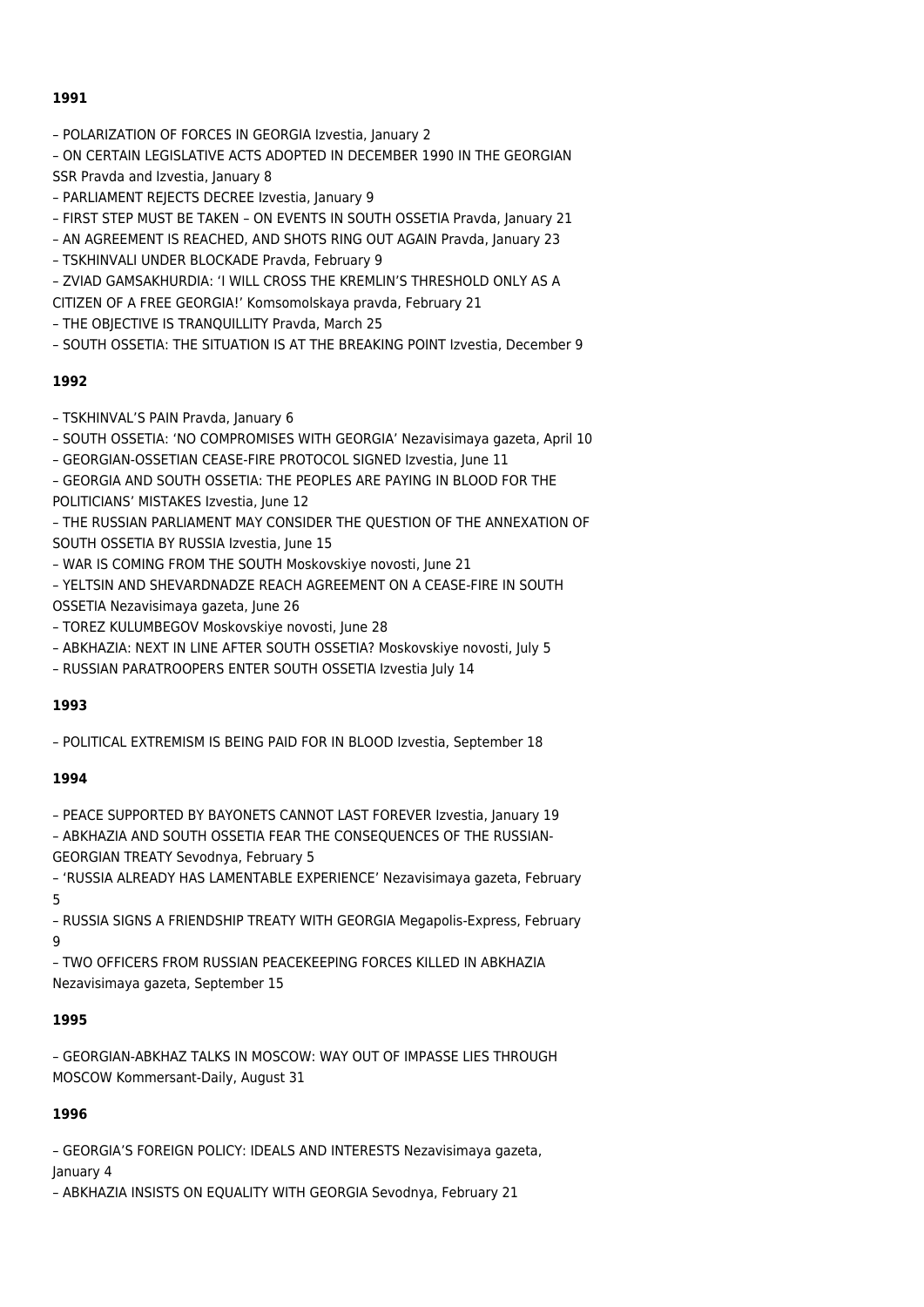- COLD WAR IN THE DARYAL GORGE Kommersant-Daily, December 6
- GEORGIA WINS BACK ONE AND A HALF KILOMETERS FROM RUSSIA Sevodnya, December 11

#### **1998**

– GEORGIANS AND ABKHAZ PREPARE FOR WAR Kommersant-Daily, May 23

#### **1999**

– NO ONE IN NATO IS AWAITING GEORGIA Izvestia, October 27

#### **2000**

- TALIBAN FROM PANKISI GORGE Sevodnya, May 17
- UNFORTUNATELY, TURKEY DOESNT HAVE ROOM Sevodnya, June 17
- GEORGIA REPAYS RUSSIA Kommersant, November 16
- EXCEPTIONS TO THE RULE Sevodnya, December 6

#### **2001**

– SECRETARY OF STATE POWELL WILL LIBERATE GEORGIA FROM RUSSIA

Kommersant, March 22

– MEN OF FIGHTING AGE Izvestia, October 10

– SPECIAL POLICE TRY TO ABORT PRESIDENTIAL ELECTION Vremya novostei, November 22

– SOUTH OSSETIA CHOOSES A RUSSIAN CITIZEN Kommersant, December 8

#### **2002**

– PANKISI BATTLE Vremya MN, February 20

– AMERICAN MILITARY COMES UP AGAINST THE ABKHAZ Kommersant, March 1

– DEPUTIES THREATEN GEORGIA Nezavisimaya gazeta, March 7

– MY GOAL IS FOR SOUTH OSSETIA TO BECOME PART OF RUSSIA Vremya novostei, March 6

– COMMUNICATION PROBLEMS Izvestia, March 29

– GEORGIA CONDEMNS RUSSIAN CITIZENSHIP LAW Kommersant, June 14

– EDUARD KOKOITY: WEVE ALREADY INVITED THE RUSSIAN MILITARY TO COME IN Vremya novostei, September 16

# **2003**

– GEORGIAN WEDGE BETWEEN RUSSIA AND THE U.S. Nezavisimaya gazeta, April 17

- SOUTH OSSETIAN GOVERNMENT IS DISMISSED Kommersant, August 14
- GEORGIA IS MOVING WESTWARD Kommersant, November 25

– SOUTH OSSETIA WANTS TO BECOME PART OF RUSSIA Rossiiskaya gazeta, November 26

– ABKHAZIA TAKES A WAIT-AND-SEE APPROACH Rossiiskaya gazeta, November 26

– PRESIDENT'S CHAIR IS FOUND IN GEORGIA Kommersant, November 27

- NEW GEORGIA IS DISGRUNTLED WITH RUSSIA Vremya novostei, December 1
- 'SAAKASHVILI DRANK TEA OUT OF MY GLASS' Vremya novostei, December 1

– OSCE WILL PROTECT TBILISI FROM MOSCOW Russky kuryer, December 2

– VLADIMIR PUTIN SORTS OUT RUSSIAN-GEORGIAN RELATIONS Kommersant, December 26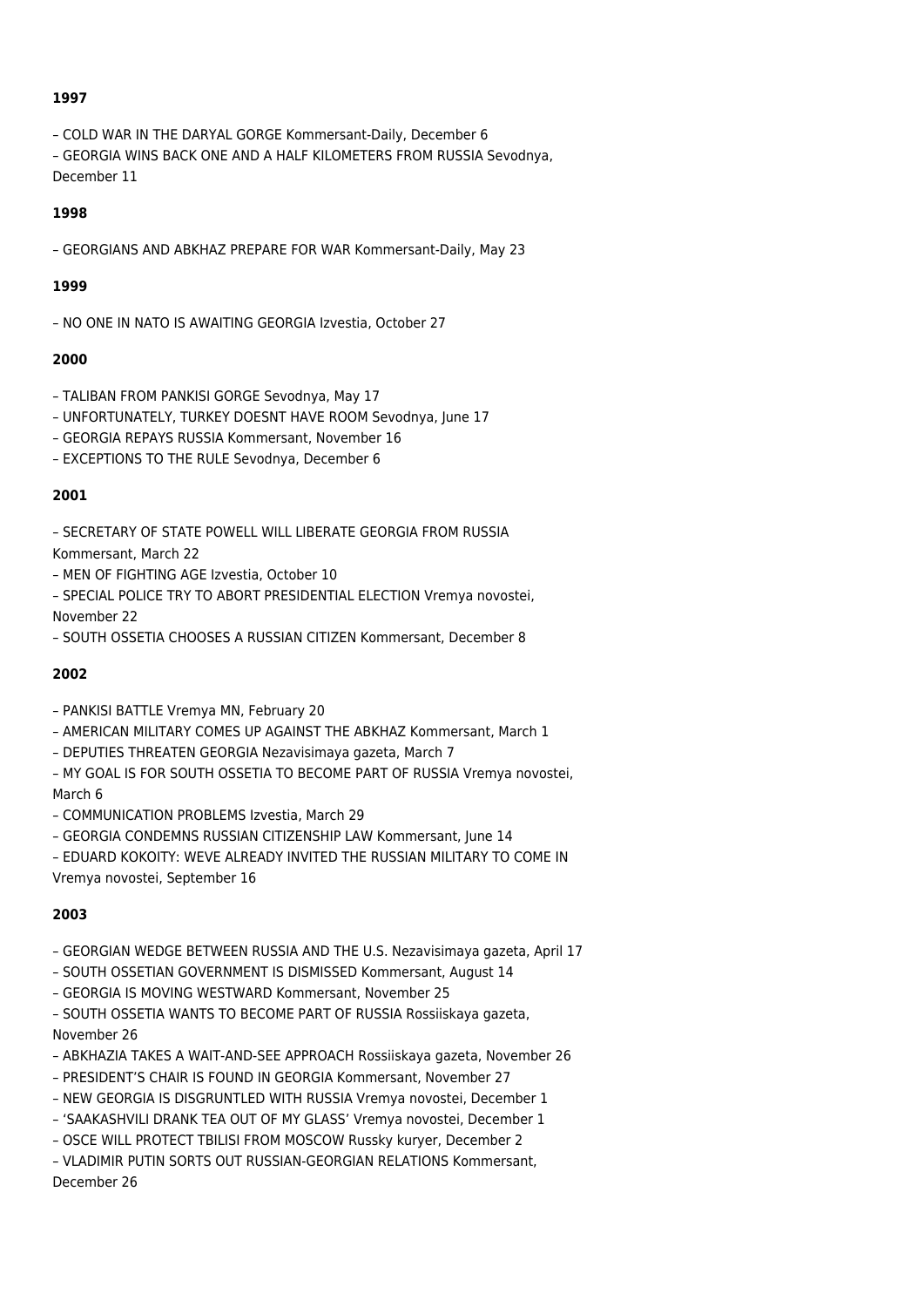- GEORGIA ELECTS THE YOUNGEST LEADER IN EUROPE Nezavisimaya gazeta, January 12
- ANCIENT EUROPE MAKES ITS CHOICE Kommersant, January 16
- SOUTH OSSETIA PREPARES ITSELF FOR THE WORST Vremya novostei, January 23
- I SERVE THE U.S.A. Noviye Izvestia, January 26
- MIKHAIL SAAKASHVILI RECEIVES VISA PERMIT Kommersant, February 13
- DOES A 'ROSE REVOLUTION' THREATEN ABKHAZIA? Izvestia, May 18
- NEXT STOP: SUKHUMI Vremya novostei, May 20
- GEORGIA IS PREPARED TO DO ANYTHING Kommersant, May 26
- GEORGIA TAKES ACTION Kommersant, June 1
- PRESIDENT'S WIFE IS MET WITH GRENADE LAUNCHERS Kommersant, June 2
- BE GEORGIAN OR LOSE Kommersant, June 3
- OSSETIA WILL MEET GEORGIANS WITH FERTILIZER Kommersant, June 4
- 'WHO'S KOKOYEV?' Kommersant, June 15
- GEORGIA IS DISPLEASED WITH RUSSIAN PEACEKEEPERS Kommersant, June 16
- MIKHAIL SAAKASHVILI TAKES LITTLE AWAY FROM THE NEGOTIATING TABLE Kommersant, July 5
- HAS WAR BEEN DECLARED? Vremya novostei, July 8
- ESCALATING PROVOCATIONS Vremya novostei, July 9
- POLICE AND MOUNTAINS Kommersant, July 9
- SOUTH OSSETIA COMES BETWEEN RUSSIA AND THE WEST Kommersant, July 10
- CARTE BLANCHE FOR SAAKASHVILI Noviye Izvestia, July 12
- UNWANTED PEACEKEEPERS Noviye Izvestia, July 14
- PROTOCOL OF INTENTIONS Vremya novostei, July 16
- PRESIDENT SAAKASHVILI GOES ON NIGHT PATROL Kommersant, July 20
- ARMOR GETTING STRONGER Vremya novostei, July 22
- TSKHINVALI UNDER SIEGE Noviye Izvestia, August 2
- GEORGIA IS READY TO TAKE ON EVERYONE Kommersant, August 2
- SEA BATTLES FOR RESORT VACATIONERS Vremya novostei, August 5
- TWO STEPS AWAY FROM WAR Nezavisimaya gazeta, August 12
- GEORGIANS AND OSSETIANS ZERO IN ON EACH OTHER Kommersant, August 13
- GET RID OF EVERYTHING RUSSIAN Kommersant, August 14
- PEACE FOR GEORGIA IN EXCHANGE FOR MILITARY BASES Nezavisimaya gazeta, August 16
- CHAIRS IN THE MORNING, BULLETS IN THE EVENING Kommersant, August 19
- ONE-DAY WAR Vremya novostei, August 20
- OPPONENT IS TEMPORARILY UNAVAILABLE Kommersant, September 14
- GEORGIA IS PREPARING DOCUMENTS FOR ADMISSION TO NATO Vremya novostei, September 15
- SAAKASHVILI DOESN'T INTEND TO DRAG OUT TALKS WITH TSKHINVALI
- Nezavisimaya gazeta, October 22
- KREMLIN INCANTATION Moskovskiye novosti, October 22-28
- RESORT ROMANCE Vremya novostei, November 10

#### **2005**

– SAAKASHVILI IS 'READY TO HEAR THE VOICE OF THE OSSETIANS,' BUT THEY AREN'T WILLING TO RECIPROCATE Izvestia, January 27

– A BULLET FOR THE STATE MINISTER Nezavisimaya gazeta, July 19

– CHIEF INTELLIGENCE ADMINISTRATION LEAVES TRAIL IN GEORGIA Vremya novostei, July 26

– MIKHAIL SAAKASHVILI WITHDRAWS HIS CHALLENGE Kommersant, July 28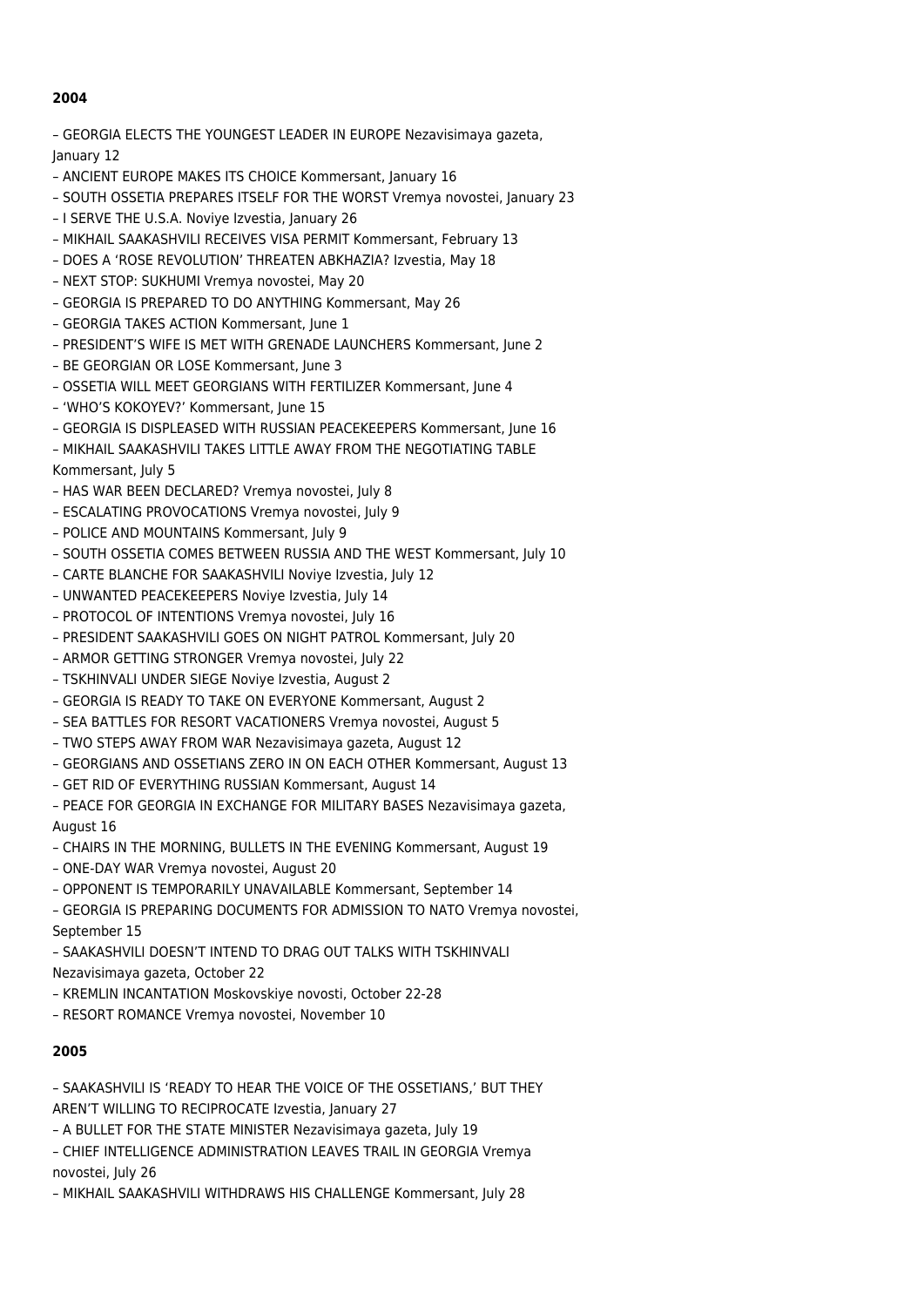- PEACEKEEPERS ARE BLAMED Nezavisimaya gazeta, September 22
- TBILISI IS COUNTING ON THE AMERICANS Nezavisimaya gazeta, September 30
- GEORGIA DEMANDS WITHDRAWAL OF PEACEKEEPERS FROM ABKHAZIA AND SOUTH OSSETIA Izvestia, October 12
- MOSCOW'S RESPONSE TO GEORGIAN ULTIMATUM Vremya novostei, October 17
- SECOND-STRING PEACEKEEPERS Nezavisimaya gazeta, November 2

- CAUCASUS SABOTEURS FREEZE GEORGIA Kommersant, January 23
- UKRAINE TRYING TO PUSH RUSSIA OUT OF GEORGIA Kommersant, February 1
- 'IT WOULD BE A MISTAKE TO LOSE COOPERATION WITH THE KREMLIN'
- Kommersant, February 10
- PEACE REMOVAL OPERATION Kommersant, February 8
- REPLACEMENT SOUGHT FOR RUSSIAN PEACEKEEPERS Kommersant, February 16
- GEORGIA CROSSES THE LINE Vremya novostei, February 16
- PASSPORT 'GUN' Vremya novostei, February 22
- DON'T ALLOW WAR Trud, March 4
- GEORGIA PROVOKING RUSSIAN PEACEKEEPERS Rossiiskaya gazeta, May 31
- SOUTH OSSETIA FLEEING SAAKASHVILI Izvestia, June 2
- LAND SEIZURES Kommersant, June 2
- SEPARATISTS OF ALL STRIPES HAVE A RIGHT TO INDEPENDENCE Nezavisimaya gazeta, June 2
- MIKHAIL SAAKASHVILI REACHES VLADIMIR PUTIN BY PHONE Kommersant, June 5
- 'GEORGIAN LANDS ARE BEING ANNEXED' Nezavisimaya gazeta, June 15
- COMMUNITY OF UNRECOGNIZED STATES Kommersant, June 15
- WHAT CAN WE OFFER THEM? Izvestia, June 19
- BAGAPSH PERPLEXED Nezavisimaya gazeta, June 22
- KNIGHT COMMANDER TAKES STEPS Vremya novostei, July 28
- A SMALL VICTORIOUS RETREAT Kommersant, July 22
- BIG CAUCASUS REVENGE Nezavisimaya gazeta, July 24
- SOUTH OSSETIA DOCUMENTS ITS SEPARATENESS Nezavisimaya gazeta, August 16
- TSKHINVALI GETS JUMPY Nezavisimaya gazeta, September 5
- GEORGIA LAUNCHES ACCESSION CAMPAIGN Kommersant, September 25
- THE WEST AT THE GATES Kommersant, October 2
- AND NOW, A BLOCKADE Vremya novostei, October 3
- SANCTION MASTER Kommersant, October 4
- WHAT'S AT STAKE Kommersant, October 11
- EU STICKS UP FOR GEORGIA Vremya novostei, October 18
- MOSCOW DISTANCES ITSELF FROM SEPARATISTS Nezavisimaya gazeta, October 23
- POLITICAL GAS HOOKUP Vremya novostei, October 25
- GEORGIAN HAWK FLIES OUT OF THE DEFENSE MINISTRY Kommersant, November
- 11
- FROM DEFENSE MINISTER TO GOVERNMENT SUPPLY CHIEF Kommersant, November 13
- 'WE CAN'T FIGHT THE GODS' Vremya novostei, November 13
- SOUTH OSSETIA IS BEING TORN APART Kommersant, November 14
- SOUTH OSSETIA MEASURED BY KOSOVO STANDARD Kommersant, November 15

#### **2007**

- TANGERINE IMPASSE Noviye Izvestia, January 10
- CUBIC METERS OF FRIENDSHIP Vremya novostei, January 19
- GEORGIAN POLICE EXPLODE RUSSIAN BOMBSHELL Kommersant, January 26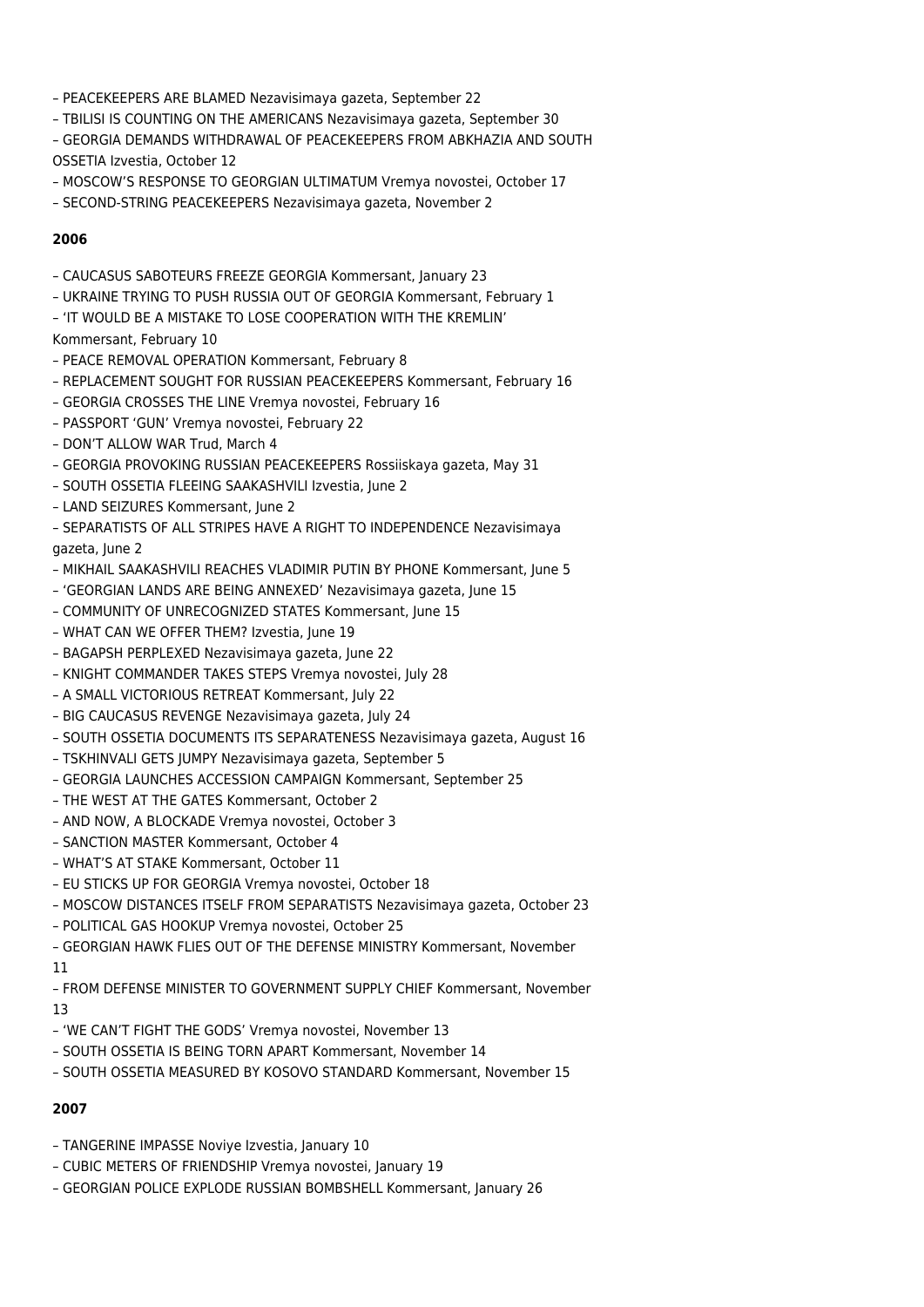- BIRTH TRAUMA OF INDEPENDENCE Nezavisimaya gazeta, March 6
- TBILISI RECOGNIZES SOUTH OSSETIA Kommersant, April 6
- EDUARD KOKOITY DOESN'T GO FAR Kommersant, May 14
- SOUTH OSSETIA IS DRAGGED THROUGH COMMISSIONS Kommersant, July 26
- BOMB FRENZY Vremya novostei, August 8
- HOLE FROM A 'RAINBOW' Vremya novostei, August 10
- RUSSIAN MISSILE HITS NEGOTIATING TABLE Kommersant, August 11
- REMILITARIZATION OF POLITICS Izvestia, August 22
- SOUTH OSSETIA WILL BE DISCUSSED BY LATE SEPTEMBER Vremya novostei, August 31
- A PUZZLE FOR LAVROV Rossiiskaya gazeta, September 27
- GEORGIAN PRESIDENT STRIKES TWIN BLOWS Kommersant, September 28
- POLITICAL MISADVENTURER Kommersant, September 29
- WHAT'S AT STAKE Kommersant, October 5
- A SHEPHERD FOR THE OPPOSITION Vremya novostei, November 1
- NOT SO ROSY Rossiiskaya gazeta, November 3
- 'RUSSIAN OLIGARCHS ARE BUILDING A LIE FACTORY IN GEORGIA' Kommersant, November 6
- IRAKLY OKRUASHVILI LAUNCHES PROTEST ACTIONS Kommersant, November 7
- TBILISI EMERGENCY Vremya novostei, November 8
- GEORGIAN GAMBIT Vremya novostei, November 9
- RUSSIA IS AMAZED AT MIKHAIL SAAKASHVILI'S IMAGINATION Kommersant,

November 16

– 'WRONG' DOCUMENT Vremya novostei, November 23

#### **2008**

- EXPORT MODEL OF THE GEORGIAN PRESIDENT Kommersant, January 25
- SAAKASHVILI DOESN'T GIVE UP HIS PEOPLE Nezavisimaya gazeta, January 31
- ALBANIAN SIRENS Vremya novostei, February 18
- RUBLES FOR KOSOVO Vedomosti, February 22
- POINTS OF NO ADMISSION Vremya novostei, February 28
- ABKHAZIA IS SEMIRECOGNIZED Kommersant, March 7
- THE KOSOVO PRESCRIPTION IS NOT FOR EVERYONE Nezavisimaya gazeta, March

13

- STATE DUMA TRUMPS BID Kommersant, March 22
- TBILISI ACCUSES MOSCOW OF AGGRESSION Nezavisimaya gazeta, March 26
- GEORGIA FOR DESSERT Kommersant, March 21
- IRAKLY OKRUASHVILI LOSES RIGHT TO RUN IN ELECTIONS Kommersant, March 29
- TRANSNISTRIA MAKES CONCESSIONS Kommersant, April 12
- A CREEPING MARCH Vremya novostei, April 17
- GEORGIA DECIDES TO HOLD BACK Kommersant, April 18
- GEORGIA TO BECOME RECOGNIZED REPUBLIC Kommersant, April 19
- 'IF THEY FLY HERE AGAIN, WE WILL RESPOND THE SAME WAY' Vremya novostei, April 22
- IS RUSSIA DRIVING GEORGIA TO JOIN NATO? Novaya gazeta, April 24
- GEORGIAN PLANE LANDS AT U.N. Kommersant, April 25
- RUSSIA IS PREPARED TO PROTECT ABKHAZIA AND SOUTH OSSETIA BY FORCE OF ARMS Kommersant, April 26
- SAAKASHVILI CALLS FOR NATO'S HELP Nezavisimaya gazeta, April 29
- AGGRESSIVE ENVIRONMENT Vremya novostei, April 30
- ABKHAZIA'S CLAIMS MAKE HOT SPOT EVEN HOTTER Kommersant, May 5
- GEORGIA BELIEVES RUSSIA WANTS MILITARY ACTION Kommersant, May 7
- AGREEMENT, 'TAKE TWO' Rossiiskaya gazeta, May 5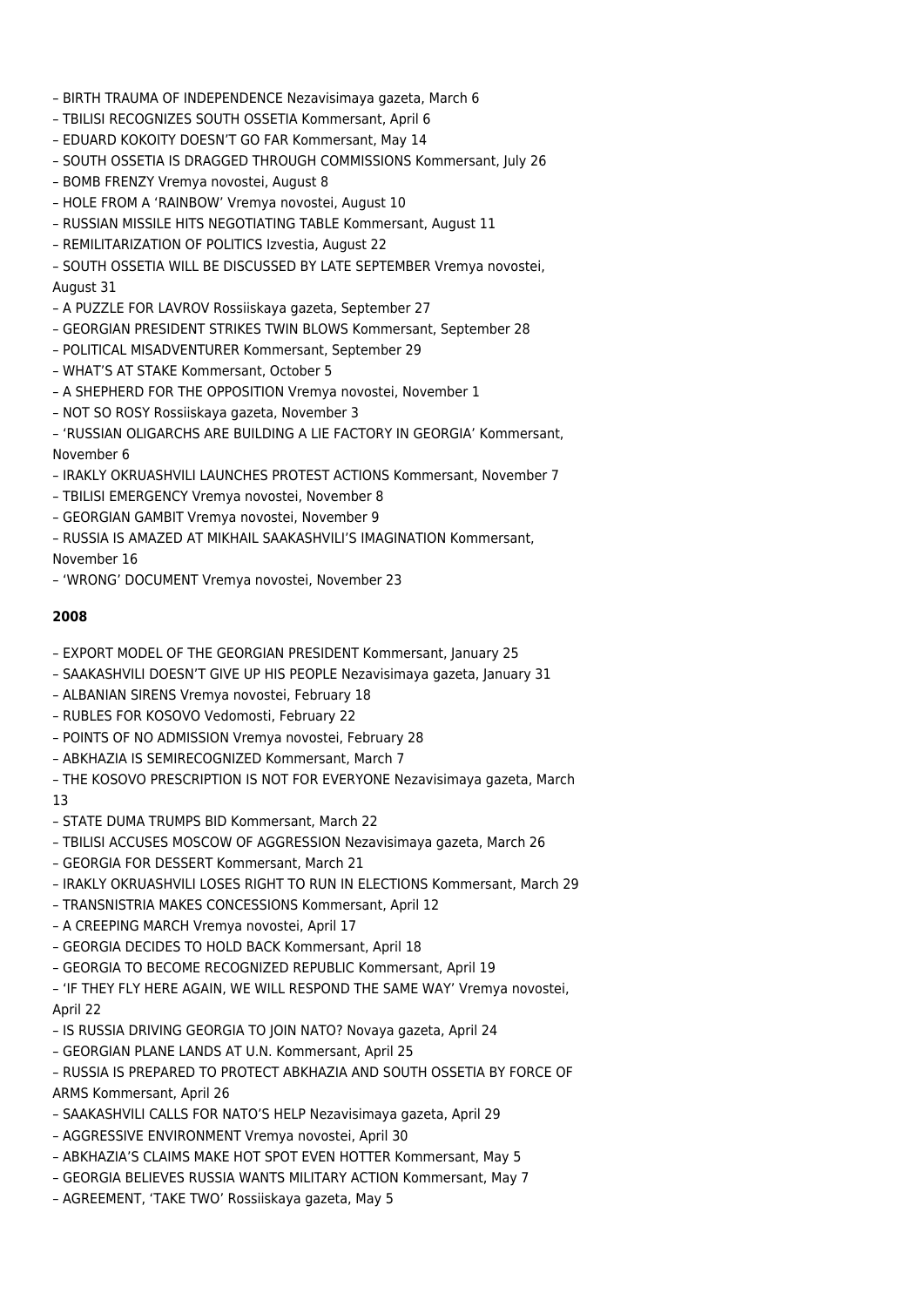- MOSCOW AND BERLIN AGREE ON MEDVEDEV VISIT Nezavisimaya gazeta, May 16
- WHY IS SAAKASHVILI STILL POPULAR? Izvestia, May 23
- FLIGHT FROM THE CONTRARY Vremya novostei, May 27
- RAILROAD OF DISCONNECTION Kommersant, June 2
- WHAT A NEW RAILROAD WILL BRING TO ABKHAZIA Izvestia, June 2
- SOLANA INVADES ABKHAZIA Nezavisimaya gazeta, June 5
- RUSSIA AND GEORGIA EXCHANGE UNVOICED OPINIONS Kommersant, June 9
- GEORGIA STEALS RUSSIAN MISSILES Rossiiskaya gazeta, June 19
- PEACEKEEPERS GIVEN PERMISSION TO FIGHT Kommersant, June 20
- 'WE SELL TANGERINES, NOT OUR HOMELAND!' Izvestia, June 30
- RUSSIA WILL PROTECT ITS CITIZENS Izvestia, July 14
- WHY DOES SAAKASHVILI NEED MORE SOLDIERS? Izvestia, July 16
- ABKHAZIA REJECTS GERMANY'S ORDERLY PLAN FOR RECONCILIATION WITH GEORGIA Kommersant, July 19
- GEORGIA IS CHANGING PEACEKEEPING FORMAT Nezavisimaya gazeta, July 22
- RETREAT AFTER REPAIRS Vremya novostei, July 23
- GEORGIA REDUCED TO INDIFFERENCE Vremya novostei, July 23
- THERE WILL BE NO WAR Nezavisimaya gazeta, July 28
- PLAN IN THE WIND Vremya novostei, July 28
- 'CEASE FIRING IMMEDIATELY!' Vremya novostei, August 8
- THE FIRST PEACEKEEPING WAR Kommersant, August 9
- MINUTES BEFORE MIDNIGHT Rossiiskaya gazeta, August 9
- RUSSIA BAITS GEORGIA Kommersant, August 9
- FOUR-WAY AGRESSION Novaya gazeta, August 11
- A HISTORY OF THE GEORGIAN-OSSETIAN CONFLICT Kommersant, August 9
- RETREAT ENFORCEMENT Vedomosti, August 12
- PEACE WITHOUT POINT 6 Vremya novostei, August 14
- SOUTH OSSETIA PUSHED CLOSER TO INDEPENDENCE Nezavisimaya gazeta, August 14
- RECOGNITION OR NOTHING Nezavisimaya gazeta, August 26
- RUSSIAN PRESIDENT DMITRY MEDVEDEV: 'THIS IS NOT AN EASY CHOICE TO MAKE, BUT IT REPRESENTS THE ONLY POSSIBILITY TO SAVE HUMAN LIVES' Izvestia, August  $27$

– WORDS OF RECOGNITION Rossiiskaya gazeta, August 27

# **PART TWO: Commentary From Russian Foreign Policy Elite and Military**

#### **Experts**

THE CAUCASIAN TRACK OF RUSSIA'S FOREIGN POLICY By Stanislav Chernyavsky, director of a division of the Fourth Department of CIS Countries, Russian Ministry of Foreign Affairs

RUSSIA'S NATIONAL SECURITY PROBLEMS IN THE TRANSCAUCASUS IN THE ERA OF GLOBALIZATION By Major General Yury Ivanov, Deputy Chief of Staff, North Caucasus Military District

SEVEN ITEMS ON THE RUSSIAN-GEORGIAN AGENDA By Aleksandr Chepurin, Deputy Director of the Fourth Department of CIS Countries, Russian Ministry of Foreign Affairs

RUSSIAN-GEORGIAN RELATIONS By Aleksandr Chigorin, political scientist